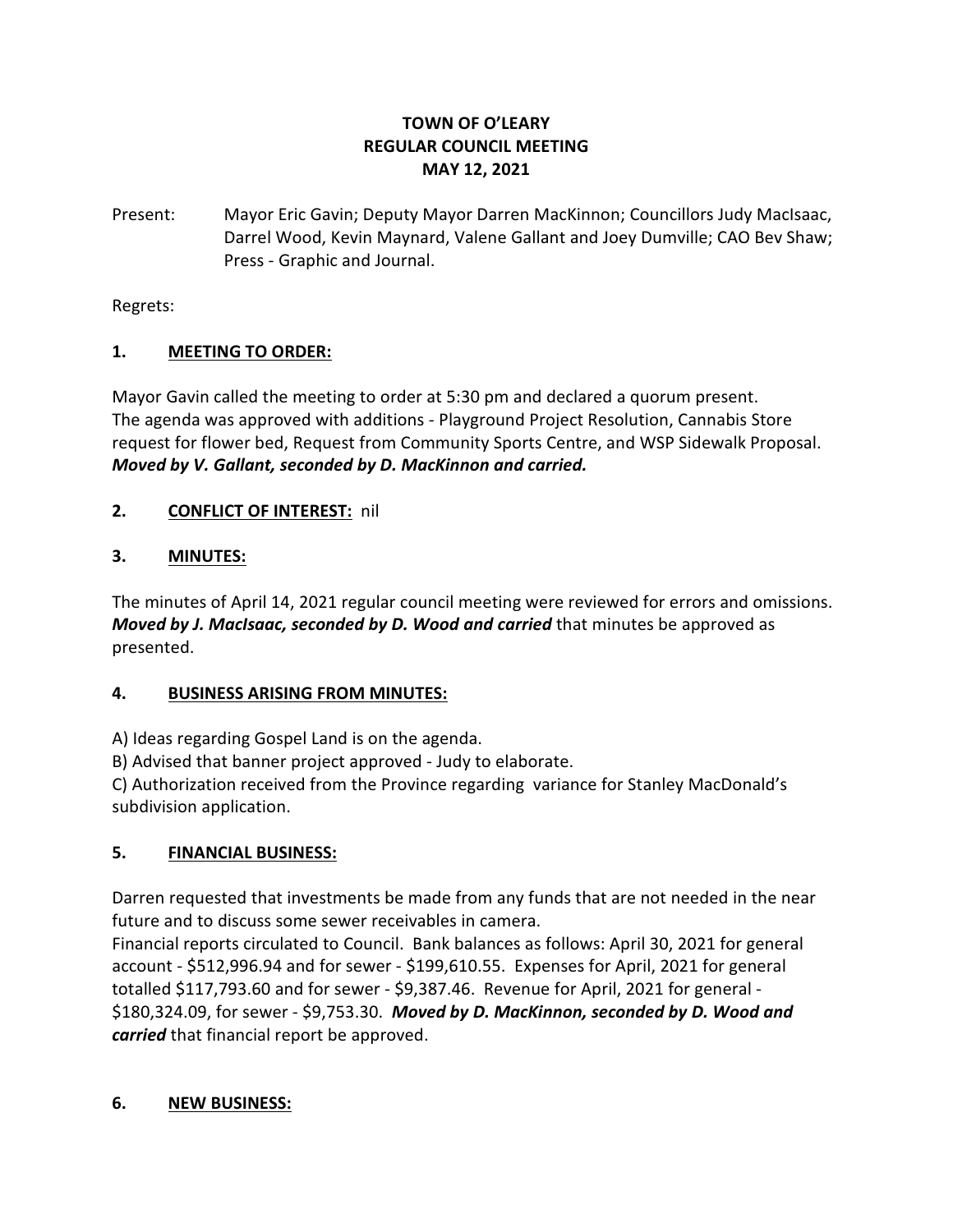A. Mayor's report - Eric reported meeting with Department of Transportation engineers, Stephen Yeo and Mark Sherran, and attended the Planning Board meeting. Council suggested that topics discussed with Transportation, speed radars and crosswalks, be followed up.

B. Administrator's report - Bev reported that Pater Audio completed the AV installation and training and that Community Seniors Cooperative board used it and were impressed. The Canada Games sponsorship agreement has been signed. WSP has been contacted about the complex retrofit proposal to Green and Inclusive funding program. New locks have been installed on boardroom and AV cabinet. EDA applications submitted and approved - Tommy started this week. Dale and Bev working on speed hump installation for Centennial - contact Transportation for advice on flaggers if necessary and signage. Hope to start installation next week. Valene suggested we check out closing off the work area of the street instead of flaggers - Bev to do so. Dave Pizio of Montrose-Greenmount has again offered funds from their gas tax and Bev to submit an application for the \$2000 to go towards the playground project. Bev attended the meeting with Transportation engineers and the Planning Board meeting. Sewer invoices have been sent out. Bev out of the office this Friday afternoon. Overtime/vacation time - Bev 51.5 hours overtime and 3.5 vacation days left from previous year. Dale's hours not available and previous year's vacation time at zero. Andrew has 7 hours overtime and all 2020/21 vacation used.

C. Reports from departments -

**Police -** Valene reviewed the RCMP report for April stating 13 calls for service and 138 hours of service for O'Leary area. Four check stops held and radar checks for speeding were conducted. Numerous complaints of identity fraud have been reported during the month. Judy suggested we request an information session be held in O'Leary on fraud and identity theft.

**Properties -** Nothing to report from Valene.

Fire Protection - Darrel reported 3 calls in April for the fire department. Training during the month was in house. Tow members, Nick MacKenzie and Valene Gallant completed their Level I training.

**Newcomers/Recruitment/Community Endorsements** - Judy reported the banner project being approved and the photographer is meeting with her tomorrow. The new arms for the streetlights have been ordered. No Navigator meeting this month. CSCL meeting held and they have realized over \$200,000 of their fundraising goal.

**Streets & Sidewalks -** Kevin reviewed the information about crosswalks at Barclay Road, Gaspe Road and Main Street by the post office and is hopeful that Transportation will follow through with their agreement to research to determine if these crosswalks are a possibility. Parking in front of post office may have to be restricted.

**Recreation -** Joey reviewed Andrew's recreation report for April highlighting school programming, minor sports and summer programming, senior events, summer students, Centennial Park developments, ballfield maintenance, Canada Day and 100 km yard sale. Council agreed that we revert to special awards at Canada Day celebrations. Andrew advised to get advice from Chief Health Officer regarding the yard sale. Council agreed with the plan to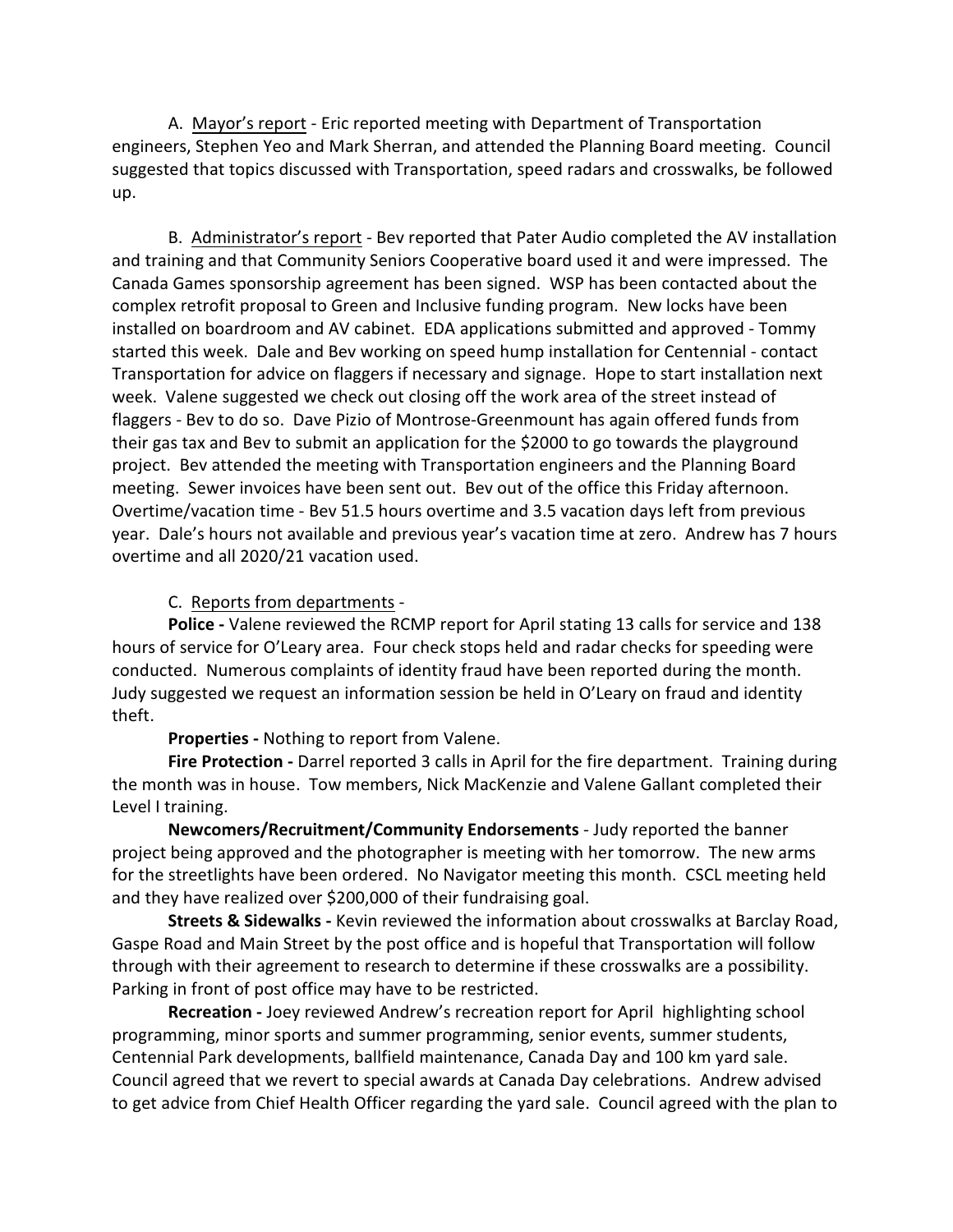offer signage at the ballfields for businesses' advertising with a written agreement in place for details such as who's responsible for erecting and removing the signs, cost, special price for two fields.

**Sanitation -** Eric advised that samples are still being tested and recommissioning of the UV system is still held up due to travel and Covid.

**Community Development -** Eric met with the Planning Board to discuss plans for Gospel Hall land.

RCMP Lisa Jones joined our meeting for a few minutes.

D. Communications systems grant for Fire Department -

Originally the Fire Department was looking to purchase 23 new PICS radios at a cost of approximately \$48,000 with 50% promised from the PEI Rural Growth fund. Council agreed to cover the additional cost of annual maintenance/service and licensing fees, \$4000, for the new radios as well as continuing to fund the current costs. The Fire Department decided that they should take advantage of the maximum amount of grant available - \$25,000, and realized that the 8 existing radios are 10+ years old, getting difficult to buy parts for as they no longer make the radios. They want to keep the 8 as spares but also wish to add 5 more new ones to the list. Any cost over the \$25,000 from the Province will be paid by the Club but it adds another \$900 to the annual costs for the Town to cover. Project costs - 28 new radios - \$49,836 before tax as all taxes are refundable; Radio stand - \$259.07 after 5% is refunded; and Electrical - \$2420.00 after 5% is refunded. Total \$52515.07, Grant - \$25000.00 and Fireman's Club \$27515.07. *Moved by J. Dumville, seconded by D. Wood and carried* that the following resolution regarding the Fire Department Communications System project be approved:

WHEREAS the O'Leary Fire Department approached Town Council with a proposal to enhance and upgrade their communications system to the Provincial Integrated Communications System (PICS) and that the Fire Department currently owns eight PICS radios;

WHEREAS the purchase of twenty-eight more PICS radios will permit each fire department member to carry his/her own radio and provide 8 spares in case of breakdowns, which will allow members to perform all tasks without carrying multiple radios thus saving time and reducing error and confusion and improving accountability and safety on emergency scenes;

WHEREAS the PICS radios will greatly improve safety features such as panic alarms, and will increase audio quality, range and reception and provide instant access to other first responders in the Maritimes; and

WHEREAS the total cost of purchasing and installing 28 new PICS radios is approximately \$52,515, an application to be submitted to the Province of PEI Rural Growth Initiative Program for \$25,000 and the O'Leary Fireman's Club has committed the balance to the purchase cost;

THEREFORE BE IT RESOLVED that the Town of O'Leary support the funding application to Rural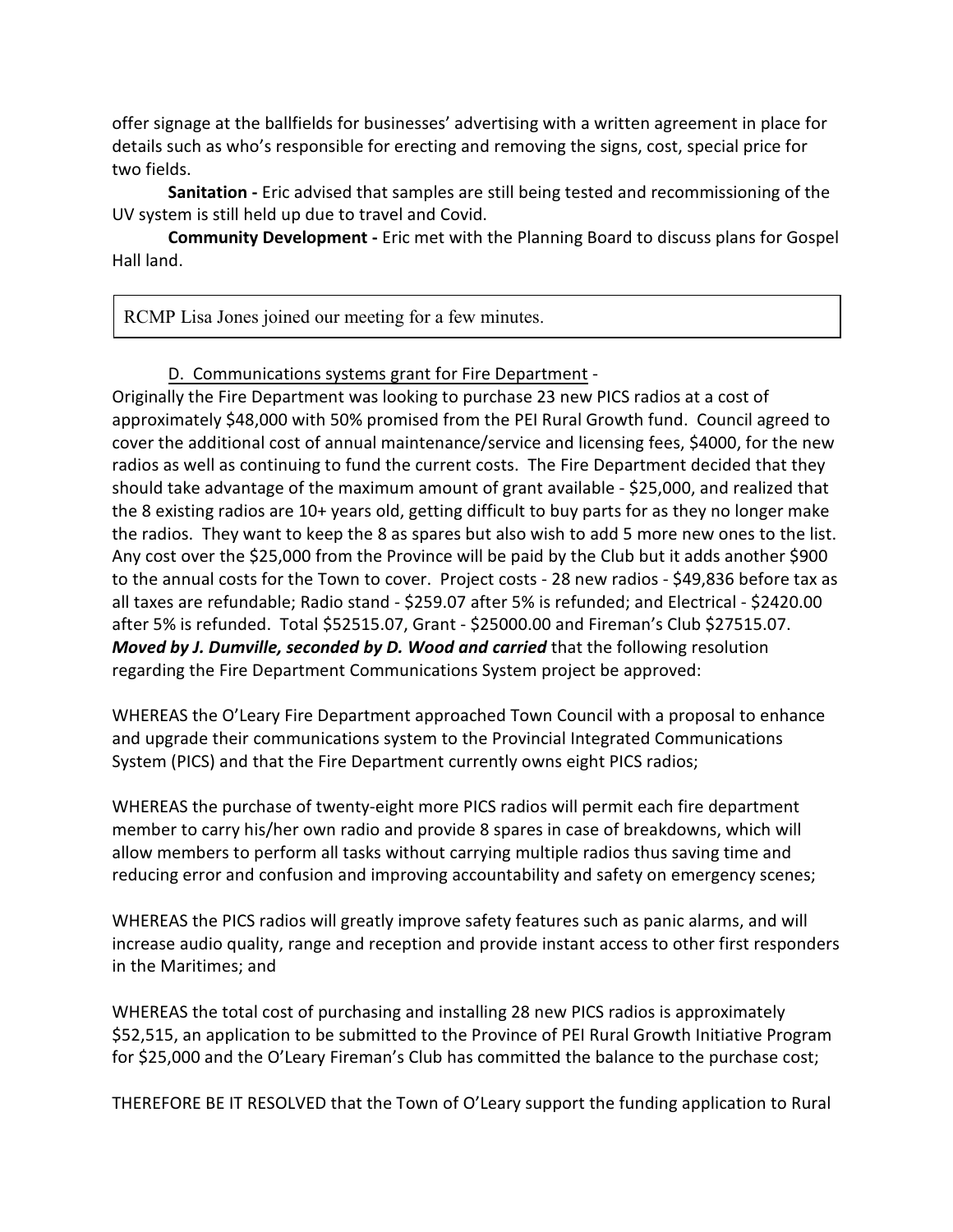Growth Initiative Program and if approved agrees to cover the annual maintenance, service and licensing fees of the new PICS radios as well as continuing to fund current costs for radio communications.

# E. Gospel Hall land development ideas -

Bev read the Planning Board meeting minutes to Council. Informal recommendation from the Planning Board including support for development of the property for mini homes but wished to see cost estimates for road and sewer installation. Council agreed to get prices to service Lots 5 - 10 on modified design.

# F. Complex Retrofit assessment for funding -

The following resolution was passed on a *motion by D. MacKinnon, seconded by D. Wood and carried:*

WHEREAS the O'Leary Town Complex at 18 Community Street, O'Leary, PE is in need of a new heating system, insulation in the west wall and attic, replacement of numerous windows, and replacement of doors to make the facility more energy efficient;

WHEREAS the Federal Government of Canada recently announced a new funding program "Green and Inclusive Community Buildings" that the Town should be eligible for 80% funding; THEREFORE BE IT RESOLVED that the Town hire WSP Engineering to have an assessment and energy audit conducted, to provide estimates, and to make application to the Green and Inclusive Community Buildings program;

ALSO BE IT RESOLVED that WSP Engineering be contracted to provide project management and inspection services if the funding application is approved;

AND ALSO BE IT RESOLVED that the 20% Town share of project costs be financed at the Bank of Nova Scotia.

# G. Other Business:

## A**Playground Improvements resolution -** *Moved by J. Dumville, seconded by J. MacIsaac and carried:*

WHEREAS the current wooden playground structure at Centennial Park is becoming unsafe and outdated and Council recognizes the need for more attractions for children in town;

WHEREAS Town Council has reserved \$15,000 from 2020/21 fiscal year and budgeted \$15,000 in 2021/22 fiscal year for playground improvements;

WHEREAS the Province of PEI Community Revitalization Fund provides funding up to \$100,000; THEREFORE BE IT RESOLVED that the Town of O'Leary apply to the Province of PEI Community Revitalization Fund for playground improvements with any funds not covered by the Revitalization Fund being provided either from the Town's Gas Tax Fund or financing at the Bank of Nova Scotia.

<sup>→</sup> Cannabis Store request for front yard enhancement - *Moved by D. Wood, seconded by D. MacKinnon and carried* that Town invest \$500 for this year in creating a shrubbery bed between the store and Main Street.

**⇒Request from O'Leary Community Sports Centre -** The rink is installing a LED sign adjacent to